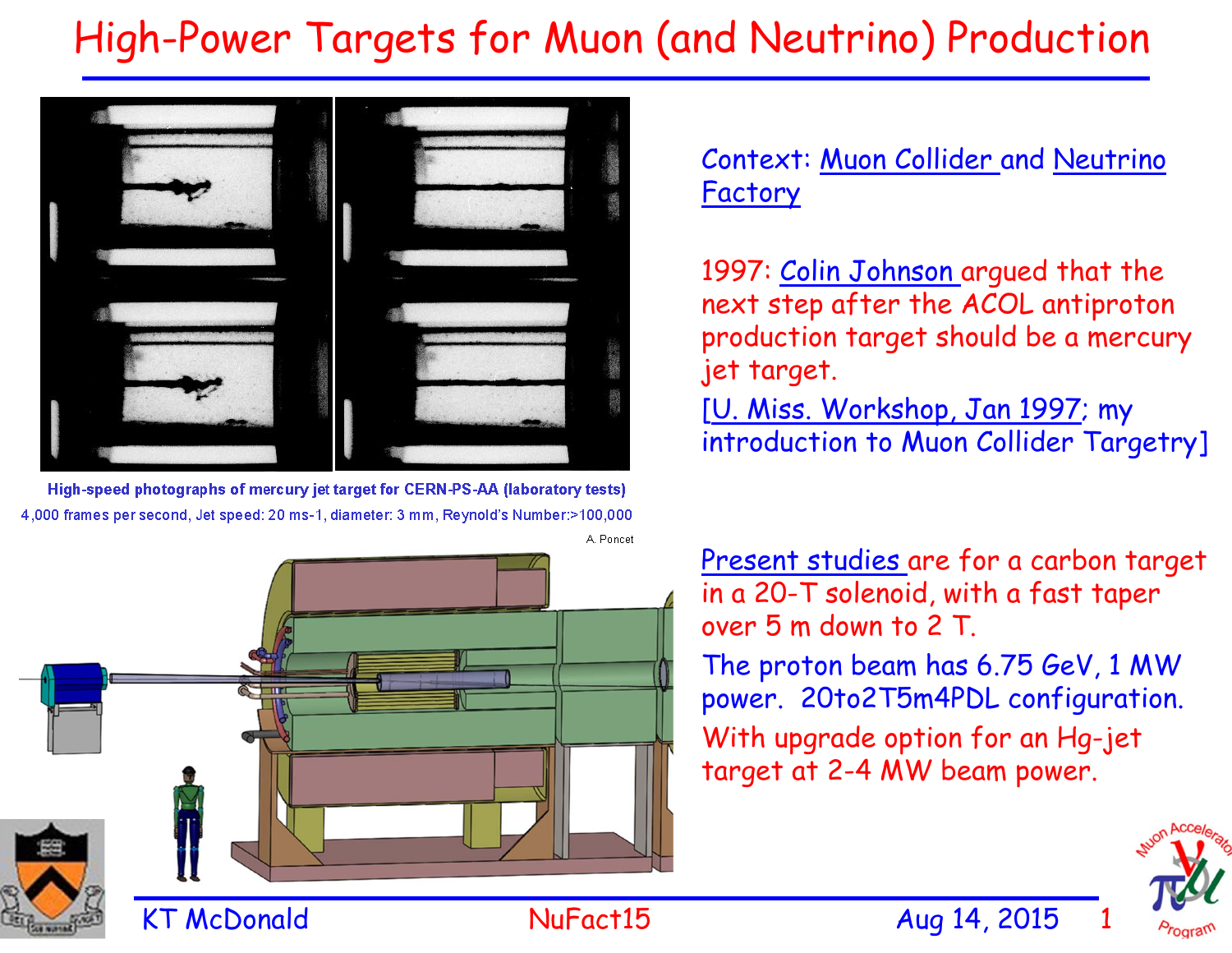## Are We On the Right Track?

On April 14, 2015, Carlo Rubbia gave a talk on a possible Muon-Collider Higgs Factory at CERN. https://indico.cern.ch/event/383634/

During the question period, Witek Krasny claimed that present Muon Collider designs are all wrong, and the right thing to do is generate muons via the Bethe-Heitler process in  $\gamma$ -N collisions,  $\gamma N \to N \mu^+\mu^-$ , because the muons are produced with "zero" emittance, so no cooling is needed.

#### ???????????????

The rate of Bethe-Heitler muon-pair production is only  $(m_e/m_u)^2 \sim 1/40,000$  that of electron-positron production (when well above threshold), so about 0.001 of the efficiency of muon production via *p-N*  interactions,

 $\Rightarrow$  Need  $\sim$  1-GW beam power to produce the same number of muons via Bethe-Heitler as via p-N interactions at 1-MW beam power.

[Rubbia: The B-H scheme might not be practical.]

But, if the muons are really produced with "zero" emittance, we wouldn't need as many muons to obtain a specified luminosity at a muon collider via the B-H process…

[For neutrino production, what matters is beam rate, not emittance.]

However, pions produced in *p-N* interactions in a "pencil" target also have "zero" emittance!



So, why is cooling necessary in our present designs?

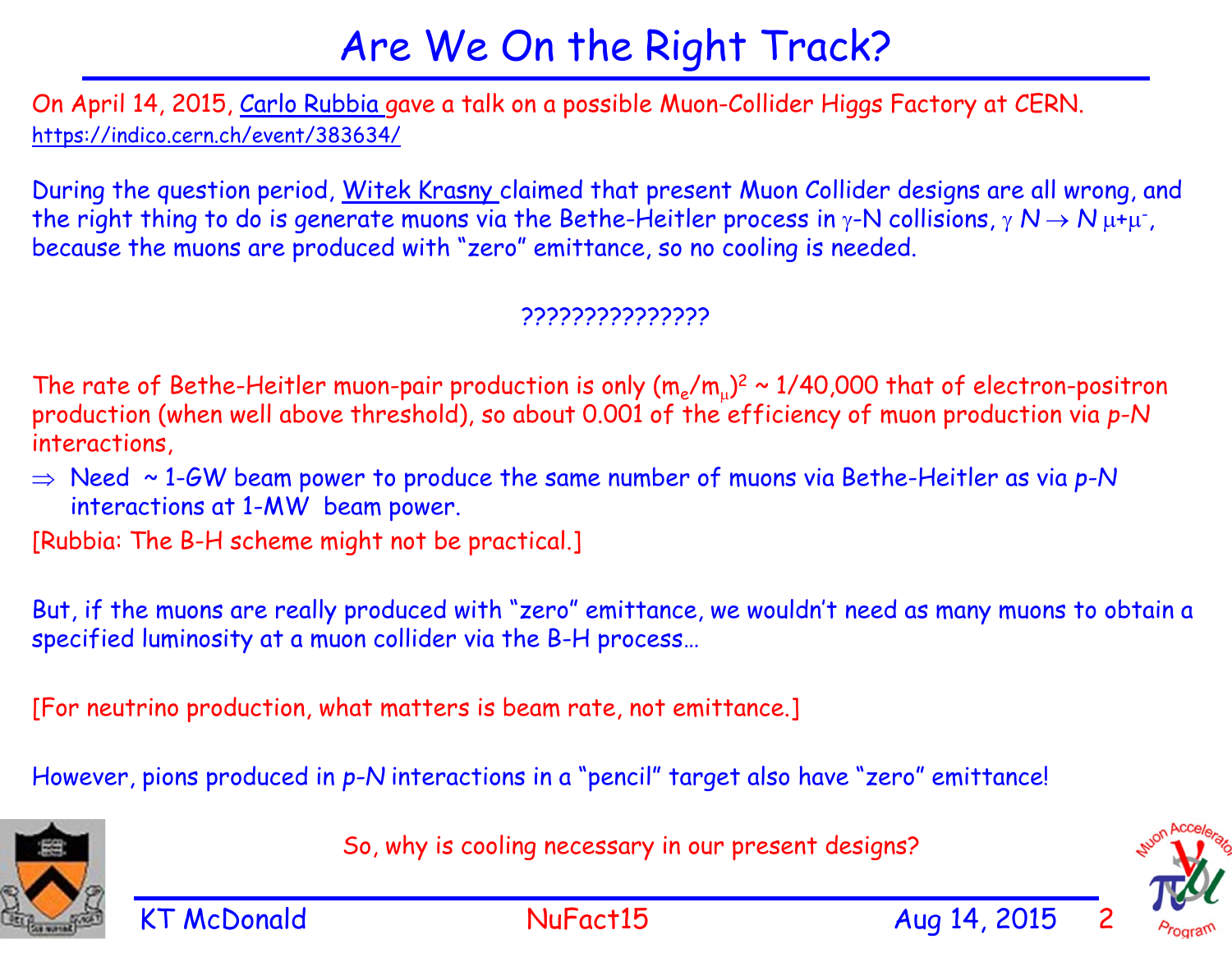## Theoretical and Practical Emittance

Density in phase volume is conserved in Hamiltonian processes, such as particle beam transport without energy loss (Liouville's theorem).

Emittance is a measure of volume in phase space, so theoretically conserved.

A practical measure of emittance is its rms value, such as

$$
\varepsilon_6 = \frac{\sqrt[6]{\det(\Sigma_{123})}}{m}, \qquad \Sigma_{123,kl} = \langle \Delta x_k \Delta x_l \rangle, \qquad \Delta x_k = x_k - \langle \Delta x_k \rangle, \qquad x_k = (q_1, p_1, q_2, p_2, q_3, p_3).
$$

If motion in different indices *i* is decoupled, we consider the subemittances,

$$
\varepsilon_{i} = \frac{\sqrt{\det(\Sigma_{i})}}{m} = \frac{\sqrt{\langle \Delta x_{i}^{2} \rangle \langle \Delta p_{i}^{2} \rangle - \langle \Delta x_{i} \Delta p_{i} \rangle^{2}}}{m}, \quad \Sigma_{i,kl} = \langle \Delta x_{k} \Delta x_{l} \rangle, \qquad x_{k} = (q_{i}, p_{i}),
$$
\n
$$
\varepsilon_{\perp} = \frac{\sqrt{\det(\Sigma_{xy})}}{m}, \quad \Sigma_{xy,kl} = \langle \Delta x_{k} \Delta x_{l} \rangle, \qquad x_{k} = (q_{x}, p_{x}, q_{y}, p_{y}).
$$

Rms emittances are actually invariant only under "linear" (canonical) transformations.

Unfortunately, propagation of a beam across a field-free drift region is "nonlinear" (even though the particles move along straight lines).



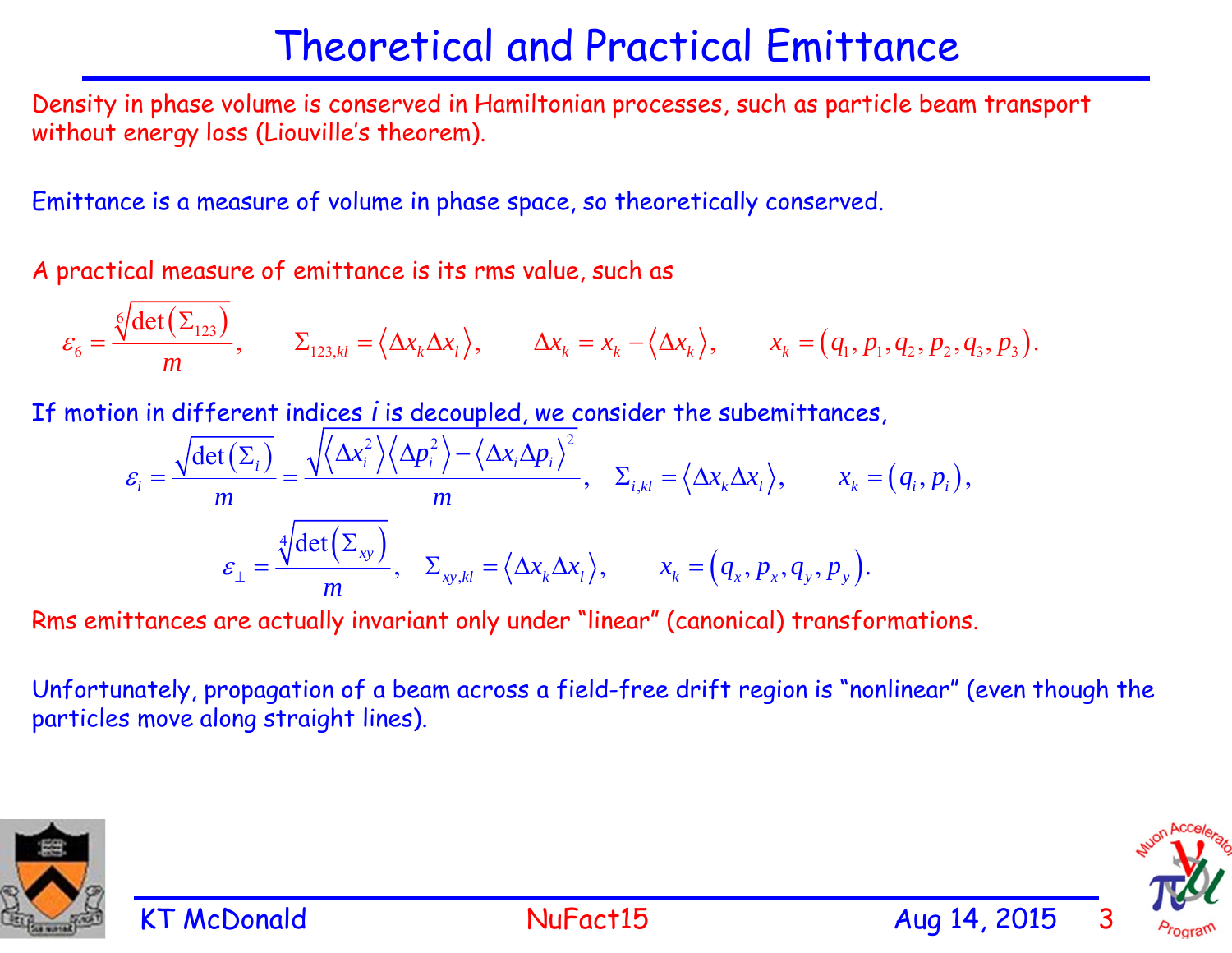What about propagation in a constant (solenoidal) magnetic field?

Claim: if the diameter *2c p*/*eBz* of the helical trajectory of a charge *<sup>e</sup>* with transverse momentum  $p_{\perp} \leq \sigma_{p\perp}$  in a uniform axial magnetic field  $B_z$  is less than the rms radial extent  $\sigma_{\perp}$  of the bunch, the *bunch* does not appear to grow radially as it propagates, and the rms measure of transverse emittance remains invariant with time/distance.

This stabilization of transverse emittance occurs for  $B_z \geq B_0 = \frac{\tau^2 - p_{\perp}}{2}$  (JS Berg, 2013).  $2c\sigma_{_p}$ *z*  $B_z \geq B_0 = \frac{2c}{e}$  $\sigma$  $\sigma$ ⊥ T  $\geq B_\circ =$ 2 2  $\frac{c\sigma_{_{p_{\perp}}}}{p_{\perp}}$ .  $\varepsilon_{\perp} \approx \frac{2c\sigma_{p_{\perp}}} {R}$ 

The stabilized transverse emittance is

If the initial beam emittance is smaller than this, it will grow to this value as the beam propagates. See slide 10 of http://www.physics.princeton.edu/~mcdonald/mumu/target/emittrans1.pdf

0

*eB*

That is, a source with "zero" theoretical transverse emittance quickly takes on a finite rms transverse emittance given by the above expression, which depends on the characteristic transverse momentum at the source, as well as the field strength of the solenoid magnet.

Note that for a given  $\sigma_{p\perp}$  of the beam, use of a larger solenoid field implies smaller transverse emittance.



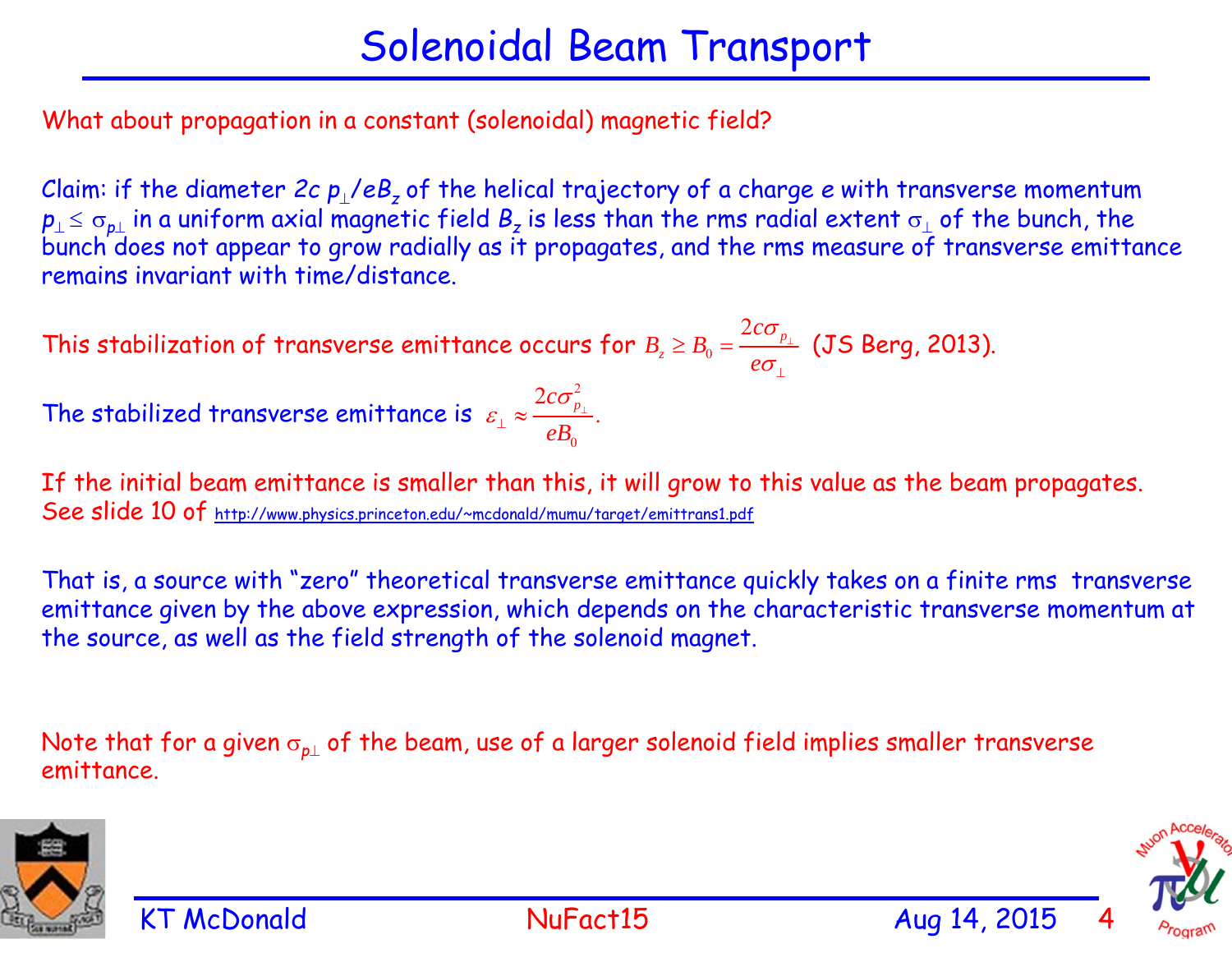## Practical Source Emittance: *p*-*N vs*. Bethe-Heitler

For a Muon Collider source based on  $\bm{p}$ -N interactions, we have sought to keep  $\overline{p}_\perp \leq 250$  MeV /  $c$ .

If we used the Bethe-Heitler process,  $\gamma \mathbb{N} \to \mathbb{N}$   $\mu$ + $\mu$ <sup>-</sup>, to avoid the threshold effect, we would need to operate with  $\mathsf{E}_\gamma$  ~ 400 MeV, such that  $p_{_\perp}\leq m_{_\mu}\approx\!100\,\mathrm{MeV}/c.$ 

Hence, the stabilized rms transverse emittance using a Bethe-Heitler source would be  $(1/2.5)^2 \sim 1/6$  of that of the *p*-*N* source.

This modest advantage does not outweigh the factor of 0.001 in efficiency compared to that of a *p-N* source.

 $\Rightarrow$  Use of a p-N source of muons is still advantageous.

This conclusion was also reached by WA Barletta and AM Sessler*, NIM A 350, 36 (1994),* http://physics.princeton.edu/~mcdonald/mumu/physics/barletta\_nim\_a350\_36\_94.pdf

See also http://physics.princeton.edu/~mcdonald/mumu/target/betheheitler.pdf





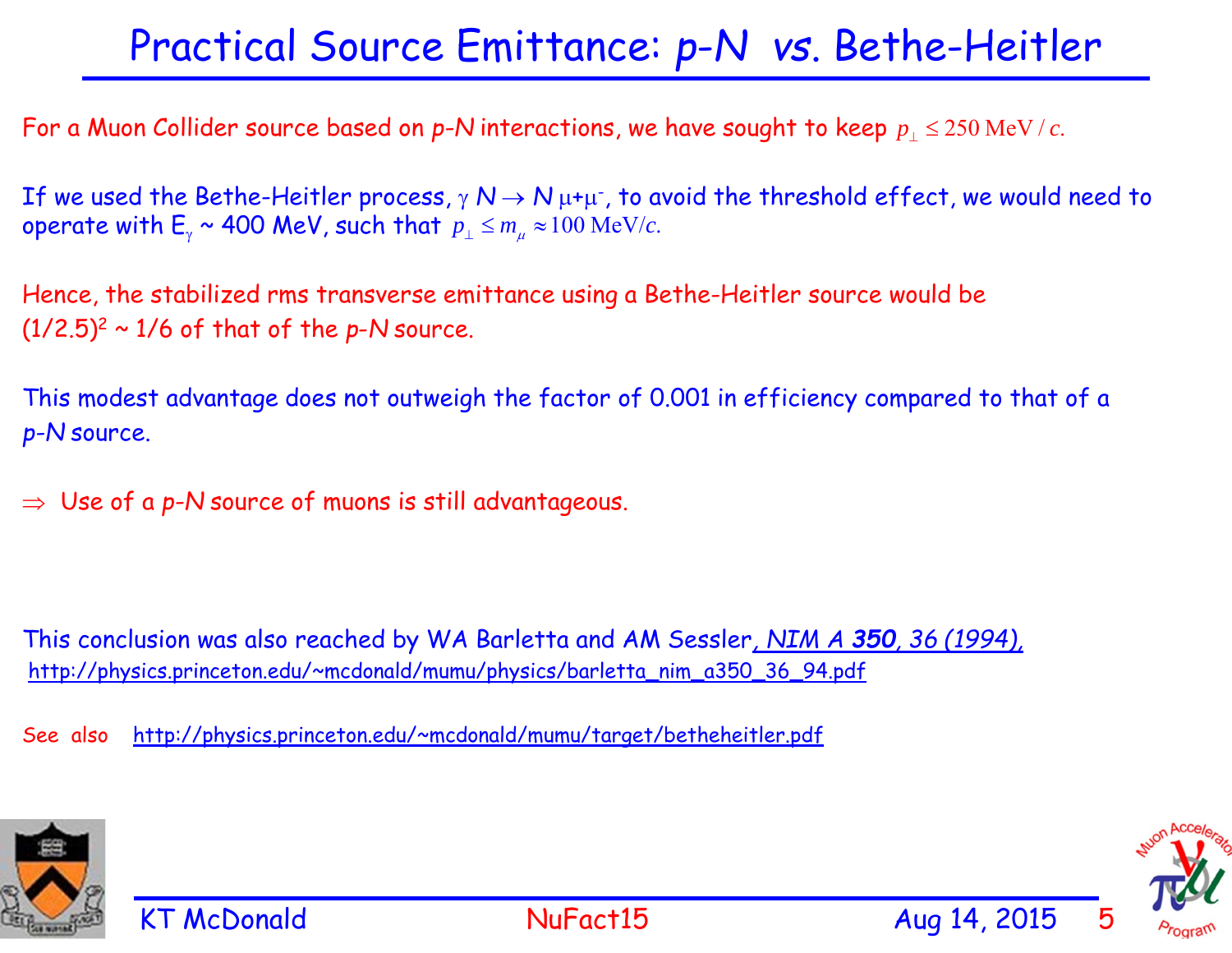#### The Target System Concept

A Muon Collider needs muon beams of both signs.

A Neutrino Factory based on neutrinos from muon decay could operate with only one sign of muons at a time, but advantageous to have both signs.

Could use two proton beams + 2 targets in solenoid horn (as per "conventional" neutrino beams from pion decay).

Or, could use one proton beam + solenoid capture system.

RC Fernow *et al*. reviewed options in March 1995: Li lenses, plasma lenses, toroidal horns, and solenoidal capture. http://physics.princeton.edu/~mcdonald/examples/accel/fernow\_aipcp\_352\_134\_95.pdf

All of the pulsed, toroidal systems would be well beyond present technology (then and now!), so the solenoid capture system began to be favored.



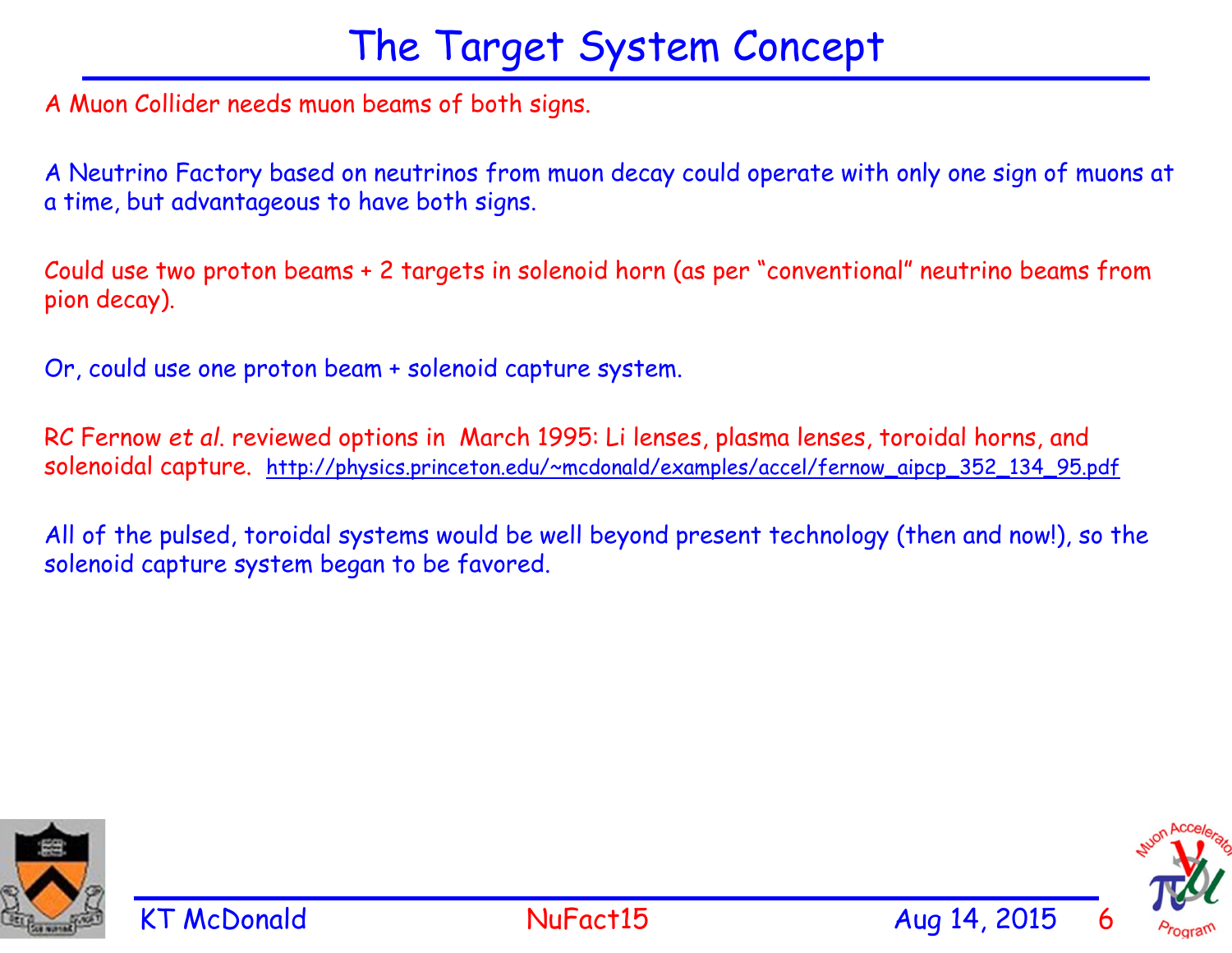# Target and Capture Topology: Solenoid





*Desirable to replace the copper magnet by a 20-T HTC insert (or 15-T Nb coil).*

KT McDonald **NuFact15** Aug 14, 2015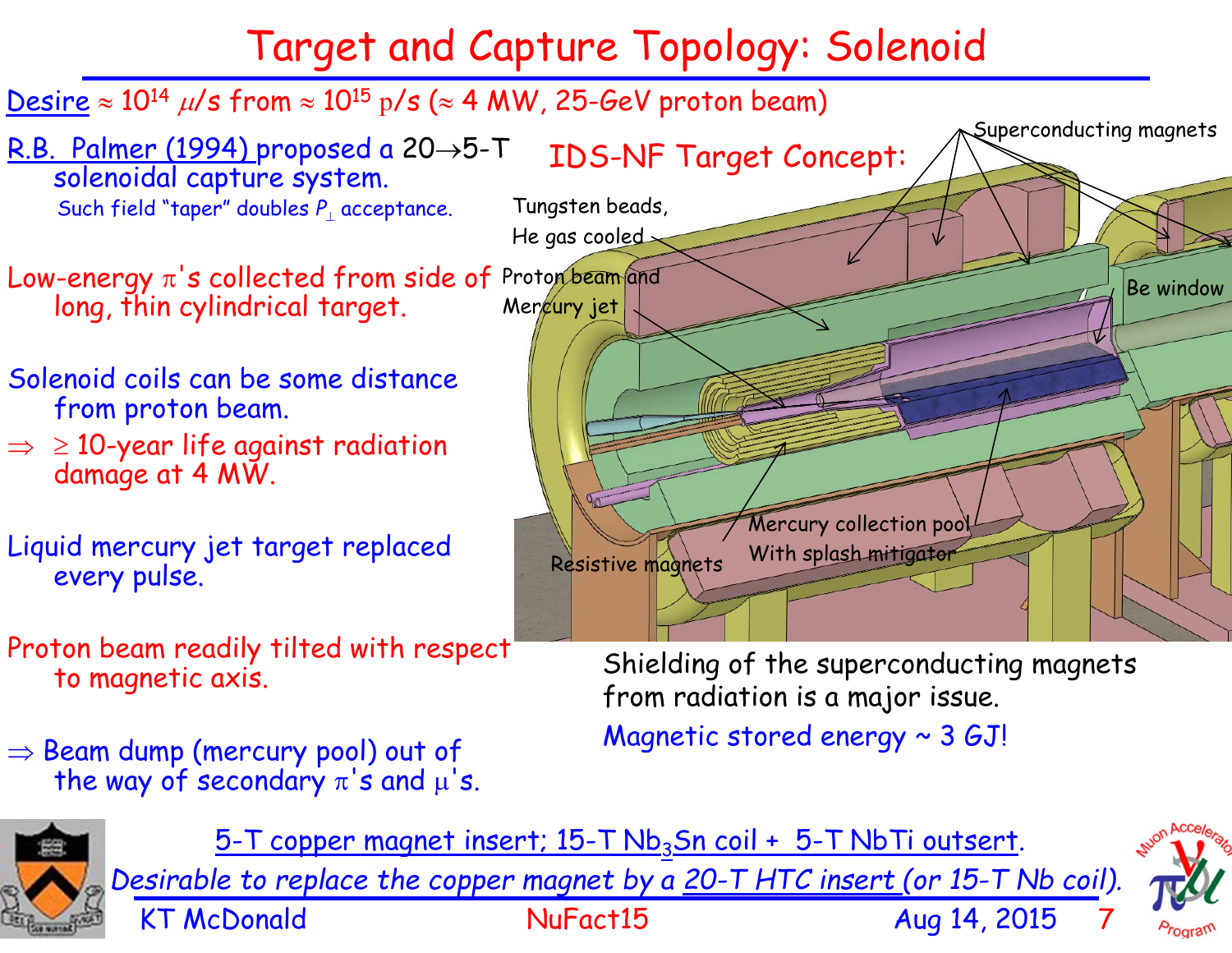## Solenoidal Field Taper

We already noted that for a given  $\sigma_{p\perp}$  of the beam, use of a larger capture solenoid field implies smaller transverse emittance.

It is more practical to have a high magnetic field only for a short region around the target, with the field "tapering" down to a lower value throughout most of the beam transport.

It was appreciated early on by Palmer that such a taper implies a favorable exchanged of transverse and longitudinal momentum.

The magnetic flux through the helical trajectory of a particle is an adiabatic invariant,  $\frac{2}{3} s^2 B^2$  $Br^2 = \frac{2c^2 P_{\perp}^2}{B}$  = constant.

 $\textsf{Example}$ ,  $B = 20\text{ T} \rightarrow 1.5\text{ T} \Rightarrow p_{\perp} = 250 \rightarrow 65 \text{ MeV}/c.$ 

This improvement in the transverse properties of the beam comes at the price of increasing the longitudinal momentum spread.

Pion decay to muons increases the transverse emittance, but the effect is less if the decay occurs in a high magnetic field (B Autin, 2003, http://physics.princeton.edu/~mcdonald/examples/accel/autin\_nim\_a503\_363\_03.pdf), which favors a slower field taper.

Only recently, it was realized that use of a more rapid (less adiabatic) taper is favorable for capture of the muon beam by the Buncher of the Front End (O Hansen, H Sayed).



 $\Rightarrow$  Need for global optimization of the entire Front End.

 $\Phi = Br^2 = \frac{2c}{r^2} =$ 

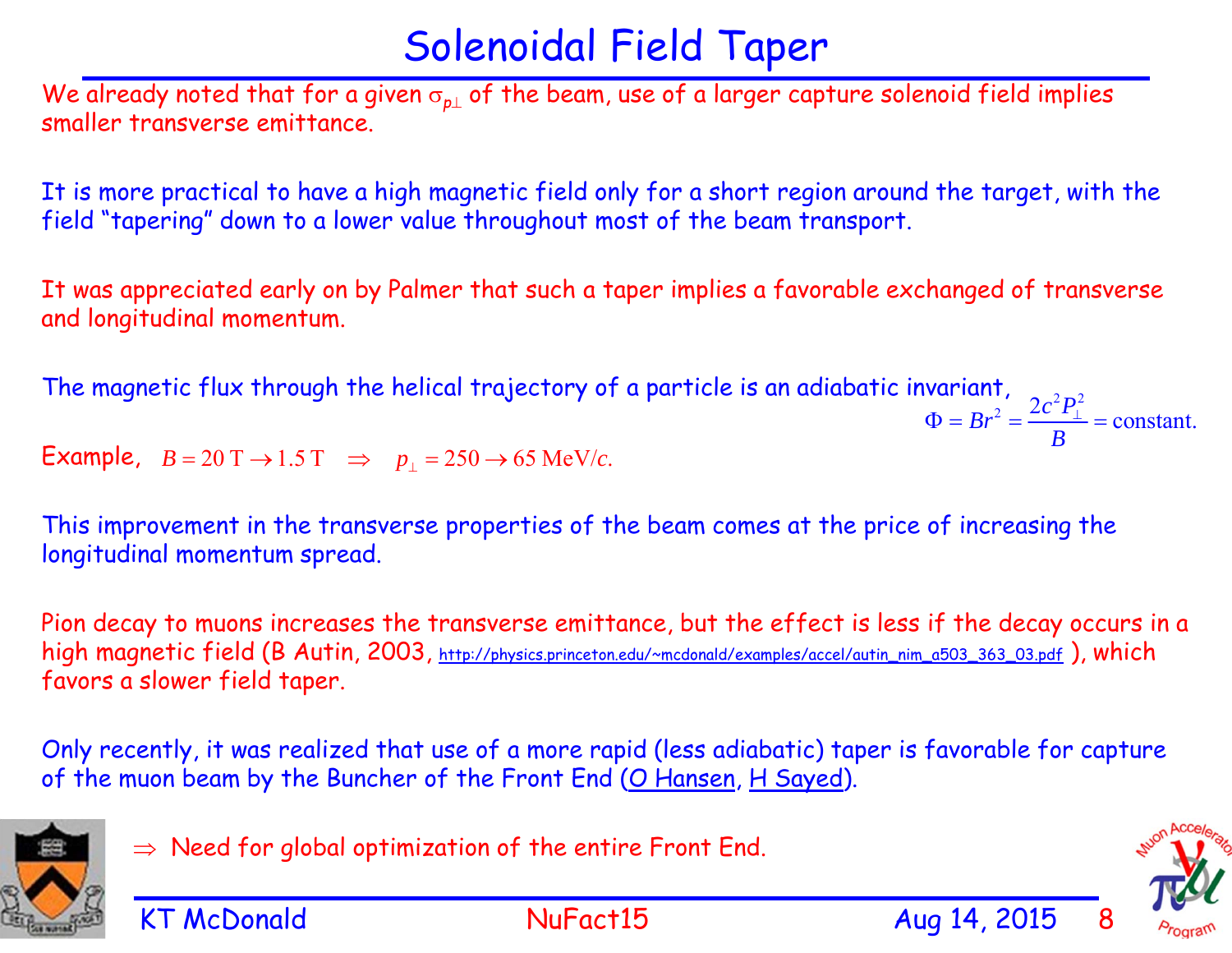## Target System Cost Driven by Shielding





(A Kurup, International Design Study for a Neutrino Factory)

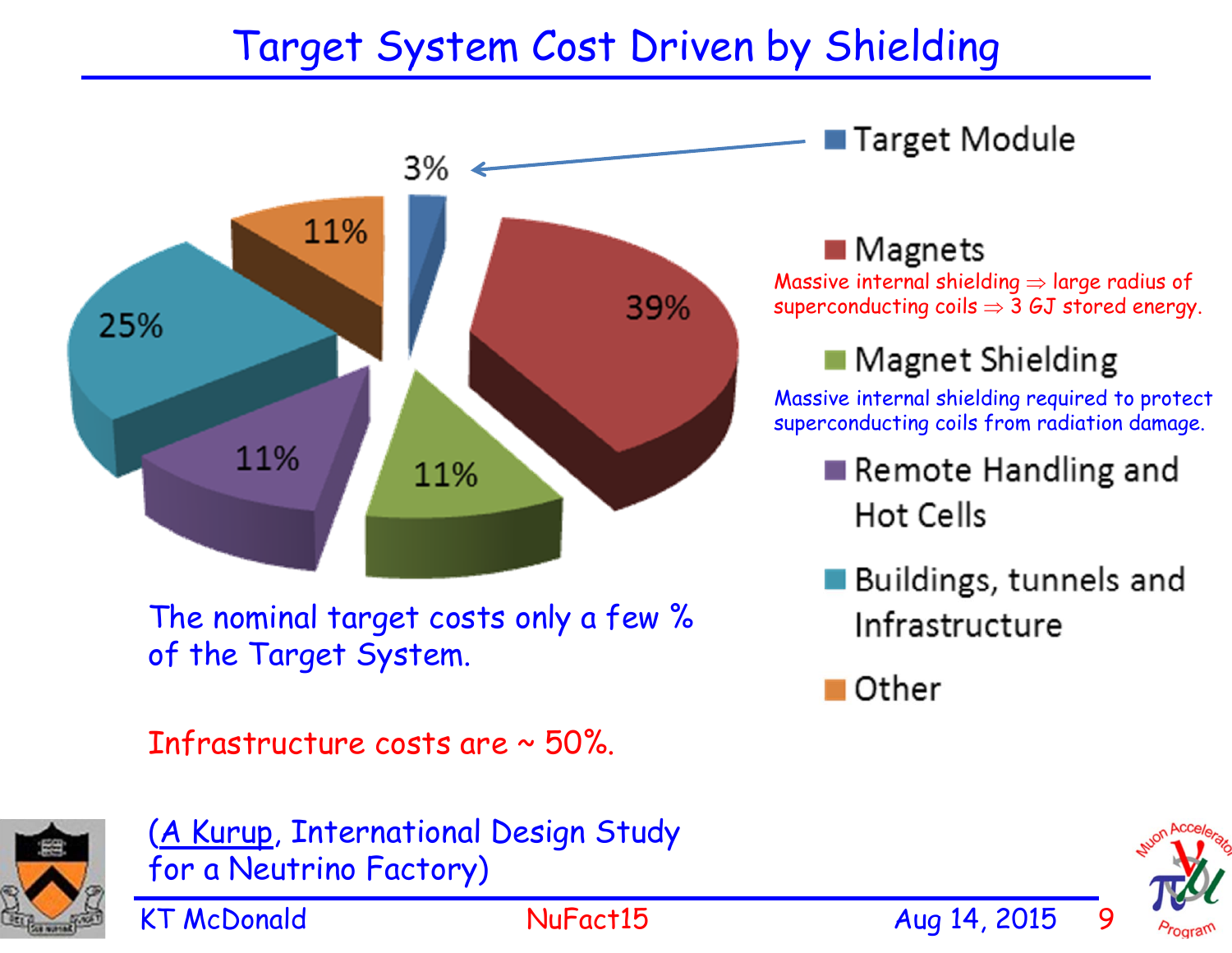## Solid *vs*. Liquid Targets

Early ambitions for a 4-MW target system led to doubt that a solid target could survive here. Initial visions featured a tungsten target followed by a pulsed Li lens: D Neuffer, *IEEETNS 28, 2034 (1981),* RJ Noble, *AIPCP 279, 949 (1993)*

Tungsten-powder target considered by KTM in 1998, http://www.physics.princeton.edu/~mcdonald/mumu/powder.pdf Rotating tungsten band considered by BJ King in 1999, http://www.physics.princeton.edu/~mcdonald/mumu/target/King/king\_THP38\_pac99.pdf

A series of experiments, culminating in the MERIT project at CERN (2007), demonstrated proof of principle of a liquid-mercury-jet target in a 15-20 T magnetic field with a pulsed proton beam equivalent to 4-MW beam power.

A graphite target option was considered in Neutrino Factory Study 1 (2000) for 1.5-MW beam power, and considered again in the Muon Accelerator Staging Scenario (2012) for 1-MW beam power.

The yield of muons per unit beam power from a graphite target in 20 T is only slightly less that from a mercury target in 15 T (which latter seems the maximum compatible with mercury-jet infrastructure).

The limitation of a graphite target is perceived to be its short lifetime against radiation damage at high beam power.

Recent indications are that operation of graphite at high temperature (radiation cooling,  $\sim$  2000 K) would permit long life even at 4-MW beam power (deserves verification in beam tests.)

Fernandes *et al., NIM B 314, 125 (2013),* 

Pellemoine and Wittig (RaDIATE Meeting, May 2015): Radiation-induced carbon swelling fully annealed at 1900° C, http://www.physics.princeton.edu/~mcdonald/mumu/target/FRIB/pellemoine\_150519.pdf